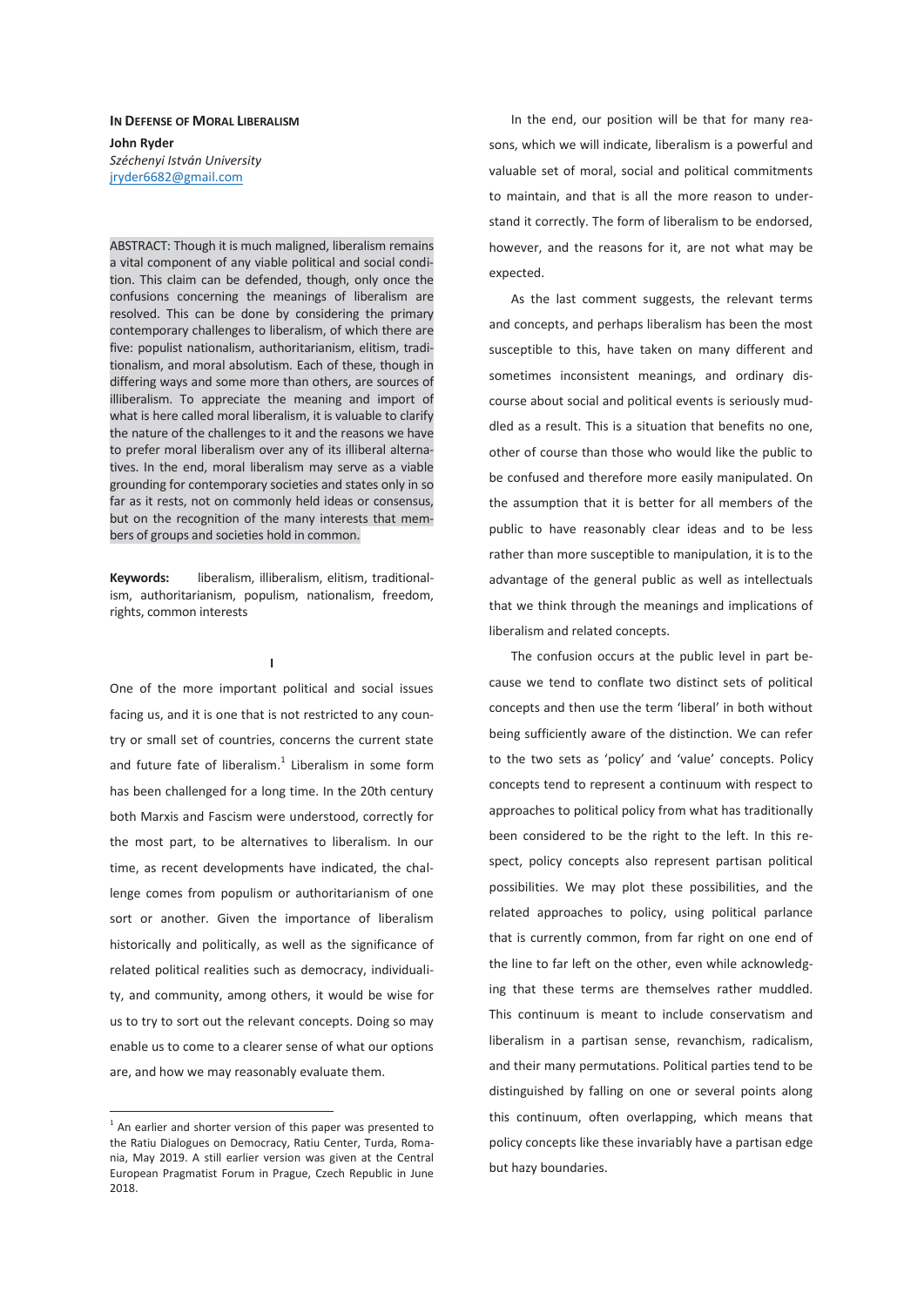The set we have called value concepts, for which we will also use the term 'moral' concepts, does not represent a continuum of this kind, nor is it directly related to partisan political options. It is, rather, the options available to us with respect to the values we adopt or employ in relation to our respective polities. Such value options include populism, cosmopolitanism, nationalism, internationalism, liberalism, neoliberalism, and other similarly broad sets of moral possibilities. These values are significant for us not only in that they delineate political styles and forms of engagement with one another, but they also importantly represent what we take to be the ends or purposes of our polities. They are the concepts and precepts we bring to bear when we consider questions like what we want the political aspects of our societies to be like, and what is the proper end of political affairs, which is to say of the state. As in the case of the policy concepts, our thinking concerning values is often complex and conducive to overlap. The lines among our moral options, as with our policy options, are not crisp or cleanly demarcated.

To complicate matters a bit, we should point out that there is also a third set of politically relevant concepts, which we may refer to as structure concepts. Here we find the organizational possibilities available to polities – monarchy, republic, democracy, constitutionalism, dictatorship, and others. As in the other cases, these organizational options overlap in a wide range of ways, depending often on historical traditions of a polity, and on such social traits as class relations, conflicts and/or commonalities of interests among differing social groups, and even religious orientation. As important as this set of structure concepts is for understanding political situations generally, we will pay little attention to it here. Our concern is with the first two sets, with a special emphasis on the value concepts.

To put the point directly, liberalism cuts across the two sets of policy and value concepts and can be applied to the third as well. In itself this may be an indication of nothing more than the richness of the term. In practice, though, the term 'liberalism' has different meanings and

connotations in each set of concepts, and we sometimes equivocate between them without realizing that we are doing so, and it is the resulting confusion of this equivocation that we would like to sort out in these remarks.

It is common, currently and even traditionally, to defend liberalism as the reasonable, 'center', alternative to the unreasonable excesses of the left and right. $^2$  This is not the position that I wish to defend in these remarks, and I cannot state this emphatically enough. One of the reasons it is unacceptable is that it is the chief illustration of the confusions created by putting the term 'liberal' to work in one set of concepts with meanings derived from another. When it is said that liberalism represents a political center, the term is being applied to the continuum on which are plotted the policy concepts, with the right on one side and the left on the other. The problem with using the term 'liberal' in this way is that it tends to be applied with the meanings it has in the set of value concepts, which is to say that we mean it as a moral concept but apply it as a policy concept.

The confusions arise immediately. For one thing, the meanings of 'liberal' as a value or moral concept can be applied to right and left as well as to anything in the center, which would presumably be some sort of amalgamation of traits of the political left and right. For example, among the meanings we would ascribe to 'liberal' as a moral or value concept is flexibility and expansiveness of outlook, but there is nothing inherent in either 'right' or 'left' policy concepts that preclude their being flexible and expansive. There can be adjustable and outer-oriented conservatism and socialism, for example, so to contrast liberalism with them simply confuses rather than illuminates. Similarly, it is equally possible for there to be an inflexible and 'inner-looking' center, just as there can be right and left positions that can be rigid and xenophobic, and we will look at examples a few pages on. Liberalism as a set of values ought not to be offered as a contrast within the context of policy concepts.

 $\overline{a}$ 

 $2$  A recent book that argues for the virtues of liberalism as centrism is Gopnick 2019.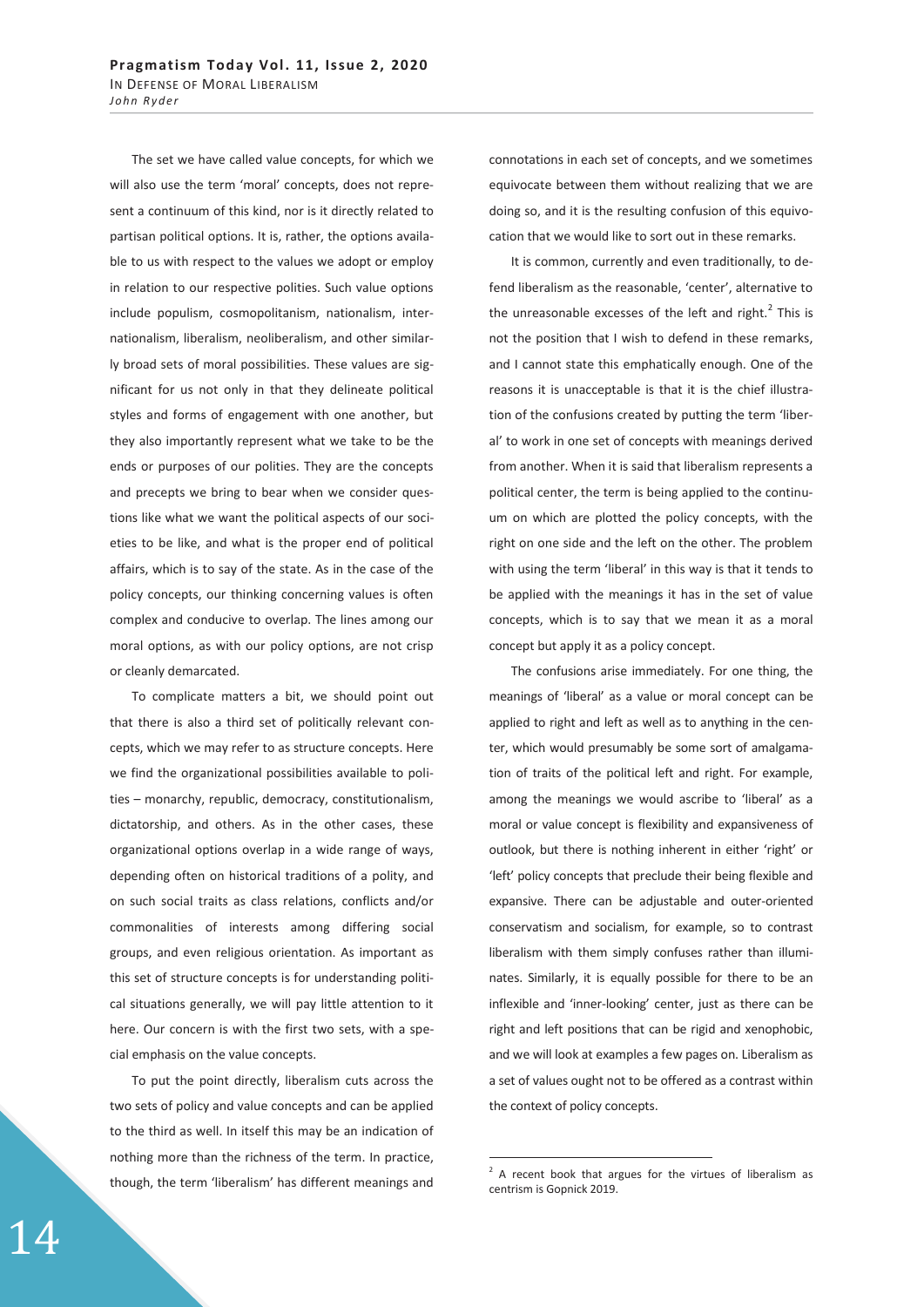This is not to say that liberalism as a value cannot be applied as a modifier of policy concepts, for surely it can be. There can certainly be a liberal right, center, or left, just as there can be an illiberal right, center, or left. The point is not that liberalism is meaningless; on the contrary, our position is that it is powerfully meaningful. Its power, however, is obscured when it is used inappropriately and in ways that are conducive to confusion. The point of the illustration is that we ought not to be talking about liberalism as an alternative, and therefore not as a preferable alternative, to right and left policy concepts. The import of liberalism lies elsewhere.

## **II**

We may begin by looking more closely at the meaning of the term 'liberalism' as a set of values, because that is where its importance lies. In this respect, liberalism is a set of values that developed, largely in Europe and the Americas, from roughly the  $17<sup>th</sup>$  century to the present. These values are enshrined in many central documents through these centuries, from the US Constitution to the French Declaration of the Rights of Man and of the Citizen to the UN's Universal Declaration of Human Rights to the EU's Human Rights Charter. The values that constitute this sense of liberalism turn centrally on the idea of rights, human rights specifically, as well as on freedom. One can readily acknowledge that both terms – rights and freedom – are themselves complex and have a range of meanings available to them, but descriptively it is the case that liberalism in this moral sense is closely related to them, in one or several of the meanings that they have. It also values, as among the rights and freedoms to be respected, speech and expression, the press, human moral equality, religious liberty, justice, human development, and the profound significance of individual and community prosperity. As a matter of structure concepts, it is generally assumed that liberalism in this sense goes hand in glove with democracy. Historically that has been the case, though I would like to leave open, tentatively at least, the question whether liberalism of this sort requires democracy of some kind.

In our day, liberalism in the sense of a set of values as described above, is being challenged by one or another form of illiberalism. The term 'illiberalism' has come into use recently through the Hungarian ruling party's (Fidesz) reference to its position as 'illiberal democracy'. This is a fascinating phrase because, for one reason, it challenges the association of democracy with liberalism that has been an article of faith for those committed to liberalism as a policy or structure concept. We should take seriously, again at least tentatively, the possibility of a democracy that is illiberal, as Viktor Orban has proposed, and what that might mean. It is worth pointing out, too, that just to complicate things there is also in use the term 'undemocratic liberalism'. This is another locution we should take seriously, because, I would like to argue, much of the partisan, policy liberalism of recent decades, for which we may use the term neoliberalism, has in critical ways been far too undemocratic – remember the concern within the EU about a 'democratic deficit' – which has in turn caused to a considerable extent the reaction against political liberalism through which we are currently living. We will, in the end, want to describe neoliberalism as a form of 'undemocratic liberalism'. If the terms 'illiberal democracy' and 'undemocratic liberalism' are meaningful and point to some prevailing realities, then there is reason to believe that the presumed necessary relation between democracy and liberalism has been severed, in some respects anyway, and that this has been accomplished by both the illiberal democrats of the Orban variety and the leadership of the dominant western democracies. Neither set of political figures should think themselves superior to the others because we are all, or surely most of us, on the hook for our contemporary political malaise.

If all of this is sensible, then several important conceptual challenges present themselves to us. One is to examine whether democracy is a political condition that we ought to continue to endorse, and if so, in what forms and why. Another is whether liberalism, particularly in its policy and moral forms, continues to deserve our support, and why. A third critical question is what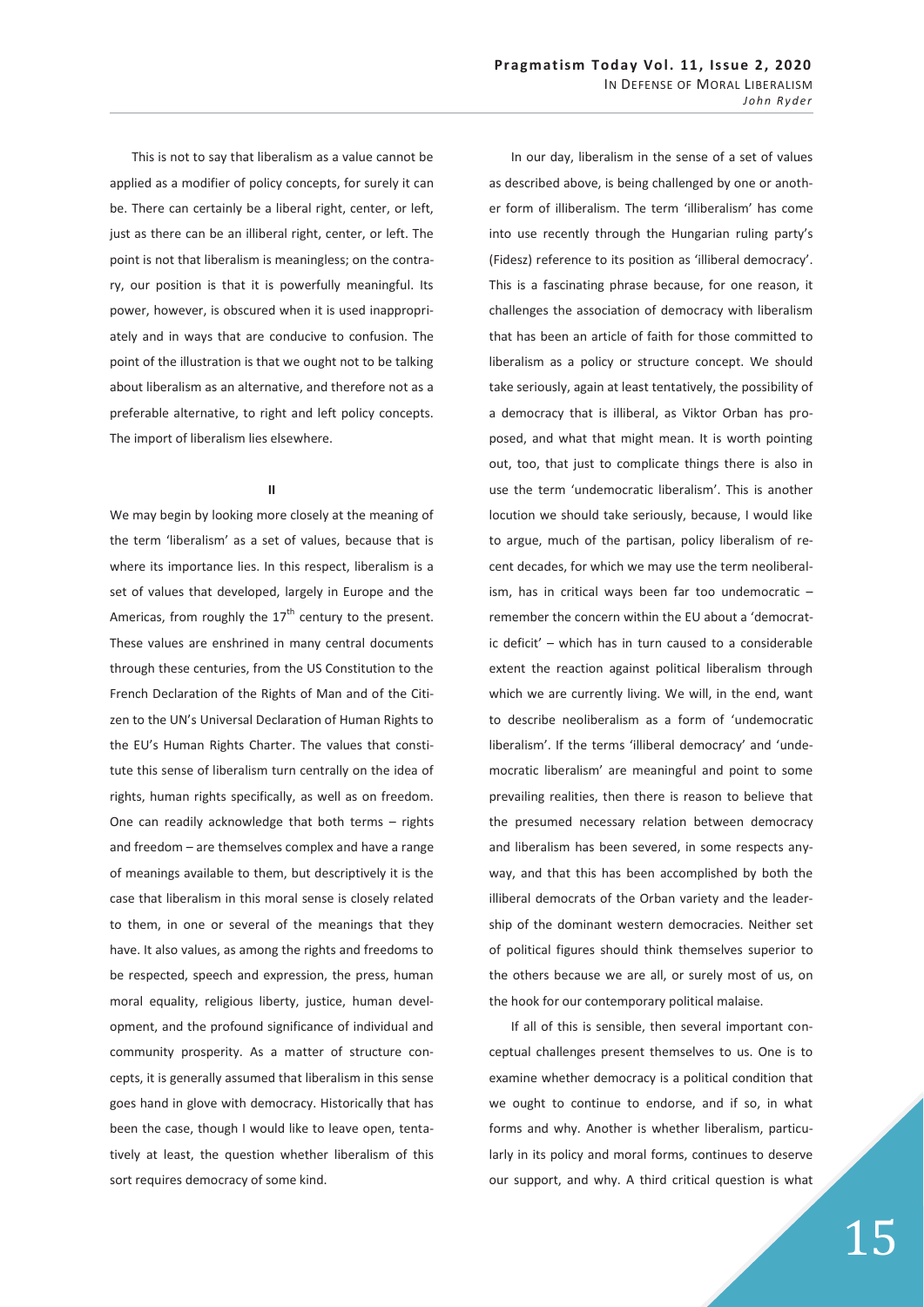the proper relation among the two, which is to say the relation between democracy and liberalism, might plausibly be. Those three questions are enough for more than a few volumes of thinking and writing, so I would like to focus on one of those questions, and make a case for a specific meaning of liberalism as a value or set of values, and to clarify the reasons it warrants our continued support.

The question is, then, whether moral liberalism should prevail over the illiberal alternatives. First, we need to be reminded that this is not a question of whether in general to endorse the left, right, or center, because illiberalism can prevail in all of them, as I will try to show. Second, we need to be clear about what sort of challenges to the values of moral liberalism are posed by illiberalism, and it is this question that will occupy much of the rest of the essay. As we will see, illiberalism takes several forms, and it is not difficult to offer illustrations of all of them. The illustrations provided are current as of late 2019, when this is being written. How each individual case will develop, indeed how the current forms of illiberalism will turn out, remain to be seen.

I would identify five general sets of contemporary illiberal challenges: 1) xenophobic, i.e. populist nationalism, 2) authoritarianism, 3) elitism, 4) traditionalism, and 5) moral absolutism. When we begin to consider these five sets of challenges, we can see why it is not helpful to think in terms of left, right, and center. Nationalism, especially of the xenophobic, populist variety, frequently comes to us from the right – think of Orban, Trump, Marine Le Pen, the AfD, Salvini and the Northern League, Kukiz 15, Zivi Zid, Vox, Modi and the BJP, and other examples in Austria, Finland, Denmark, Sweden, and elsewhere – but a potentially destructive nationalism can come from the left as well. Jeremy Corbyn and the Labour Party's hostility to the EU comes from a leftleaning nationalism, in the sense that absent a proper socialist international, Corbyn will retreat to the English case alone, and the same tendency is appearing now elsewhere in Europe, for example in the German Social Democrats' 'Aufstehen' movement, created in early

2019, and to some extent in Mélenchon and his interest in the 'Gilets Jaunes' in France. While these are certainly not all the same, and the right-wing variety tend to be more xenophobic than the others, a debilitating nationalism can come from anywhere.

The same is true of authoritarianism. Authoritarianism certainly has right wing credentials, as the history of fascism and militarism around the world makes clear. Contemporary authoritarianism can also be right wing in some sense – the Turkey of Recep Erdogan comes to mind, as does Bolsonaro in Brazil and the Duterte government in the Philippines. The PRC, however, to the extent that it still has anything more than nominal socialism remaining, comes to us from the left, as do several other single-party states, and Russian authoritarianism is even harder to categorize.

Elitism is also ubiquitous, though it has the distinction of being the form of illiberalism that is most at home in the political center. It is what has for some time now gone by the name of neoliberalism, and was for some time referred to as, or at least related to, the 'Washington Consensus'. It is the collective leadership of the liberal democracies, what is sometimes called the 'Party of Davos', and it is the set of people that has been most stunned by the illiberalism of our times. Whoever those people are, and one could argue about who they are to whom the term refers, they were quite sure, since the end of the cold war, that the future belonged to them. Now they are not so sure, though they most certainly have not given up.

Traditionalism is a bit harder to characterize, though it is an interesting phenomenon. It is possible to reject liberal values without being nationalistic, xenophobic, or especially authoritarian, and an illiberal traditionalism meets this description. For example, there is currently a Catholic movement in France, referred to as 'La Manif' that to some extent could be characterized this way. Its roots are in traditional Catholic values rather than more modernist liberal commitments, and I have in mind such values as family, church, traditional marriage, and community. Such religiously grounded traditionalism is intri-

16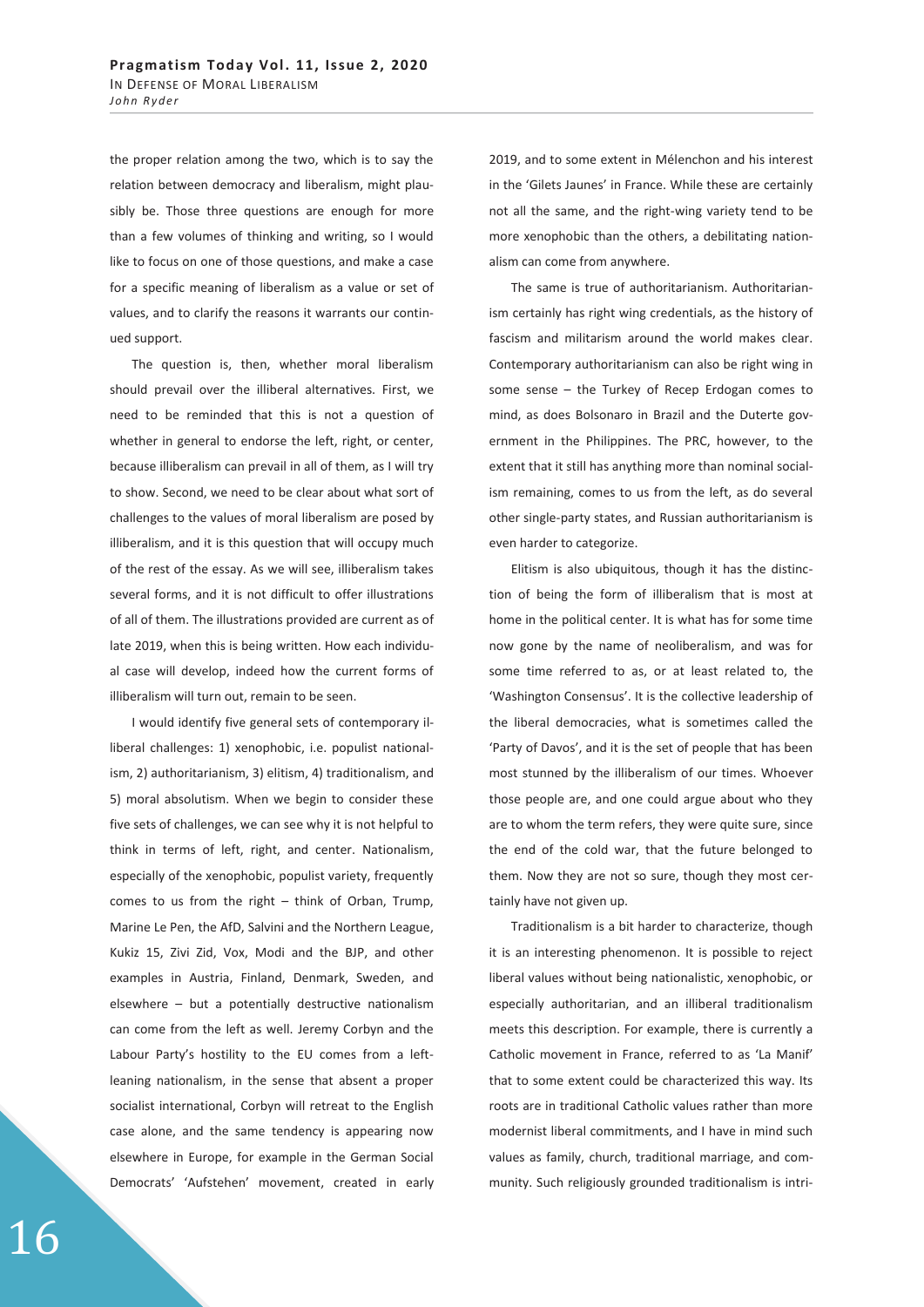guing because it could also describe many Americans whose value systems are in traditional, in some cases pre-modern, forms of Christianity. Many such people are among those who voted for and continue to support Trump, though he himself does not fit the description of a religious traditionalist. One of the public figures who is associated with La Manif, by the way, is Marion Maréchal-Le Pen, the granddaughter of Jean-Marie and niece of Marine Le Pen. The American Vice-President Mike Pence might meet this description, though his Protestant traditionalism is of a more virulently authoritarian stripe. We may also point out that in the US especially, there is a school of traditional Catholic political philosophy, drawing in part from the communitarianism of Alasdair MacIntyre, that is critical of liberalism on similar traditionalist grounds. Patrick Deneen is among the most prominent of this group for his *Why Liberalism Failed*, and there are others at several universities across the country (Deneen 2019).

The final category of illiberalism, what I have called 'moral absolutism', comes to us largely from the left, at least in the US and as I understand it to some extent in the UK as well, and it is most evident in universities and in the press. There are many people who are quite sure that they are in possession of the truth, especially with respect to anything having to do with race, gender, sexuality, ethnicity etc., and they are determined to ensure that no falsehood have a chance to be uttered or even heard. These are the people who disrupt speakers with whom they disagree, or who make demands of certain kinds with respect to university curricula, or who determine which words, expressions, and grammatical forms we may be permitted to use, or who demand that they not be exposed to any ideas that offend them. In their certainty and moral absolutism, they are akin to the  $17<sup>th</sup>$  century self-righteousness that is often associated with the Puritans (though this may be unfair to the Puritans), and in fact to a certain sort of Christian missionary who was determined to save souls and allow no evil to interfere. Just as that form of intolerance and missionary zeal represents the world against which

moral liberalism developed, its current manifestation in secular guise is one of the forms of illiberalism with which we must currently deal.

A related form of this sort of absolutism is the idea, now heard on some American university campuses, that liberal values are threatening and dangerous. An example is a 2018 development at Williams College in Massachusetts, one of the most prestigious American liberal arts colleges. The administration and faculty there had voted to endorse formally the University of Chicago's statement of the necessity of freedom of speech on campuses as central to the mission of any serious university. This attempt at Williams to endorse that principle was met with stiff resistance by a number of students, who rejected it on the grounds that 'free speech harms', in the language of one of the posters students used. The idea is that free speech gives opportunity to racist, misogynist, and other voices hostile to some students to be heard. In the face of this resistance, many faculty members withdrew their support for the Chicago statement, as did the Williams president. The issue continued to be under discussion at Williams.

We should point out that there is also a form of moral absolutism that comes from the right. In the US this is found more than anywhere else in the activism of some religious fundamentalist communities. It is the moral certainty that fuels attacks on abortion clinics, and on doctors and nurses that perform abortions, or even counsel women on the subject. It is the certainty that inclines many to ignore science in the name of religion, on even such basic matters as evolution or the age of the universe. It takes the form of blind faith over evidence and reason, and lawmakers who fit this description will, in the name of such faith, drive policy and governance. We may also note that something similar can be seen in the form of traditionalism, without any specific tie to religion or religious belief. For many of us, the bonds and habits of tradition can be a powerful social impediment to liberal values. Whether the traditionalism mentioned earlier, as exemplified by La Manif, necessarily collapses into this sort of moral absolutism is an open question.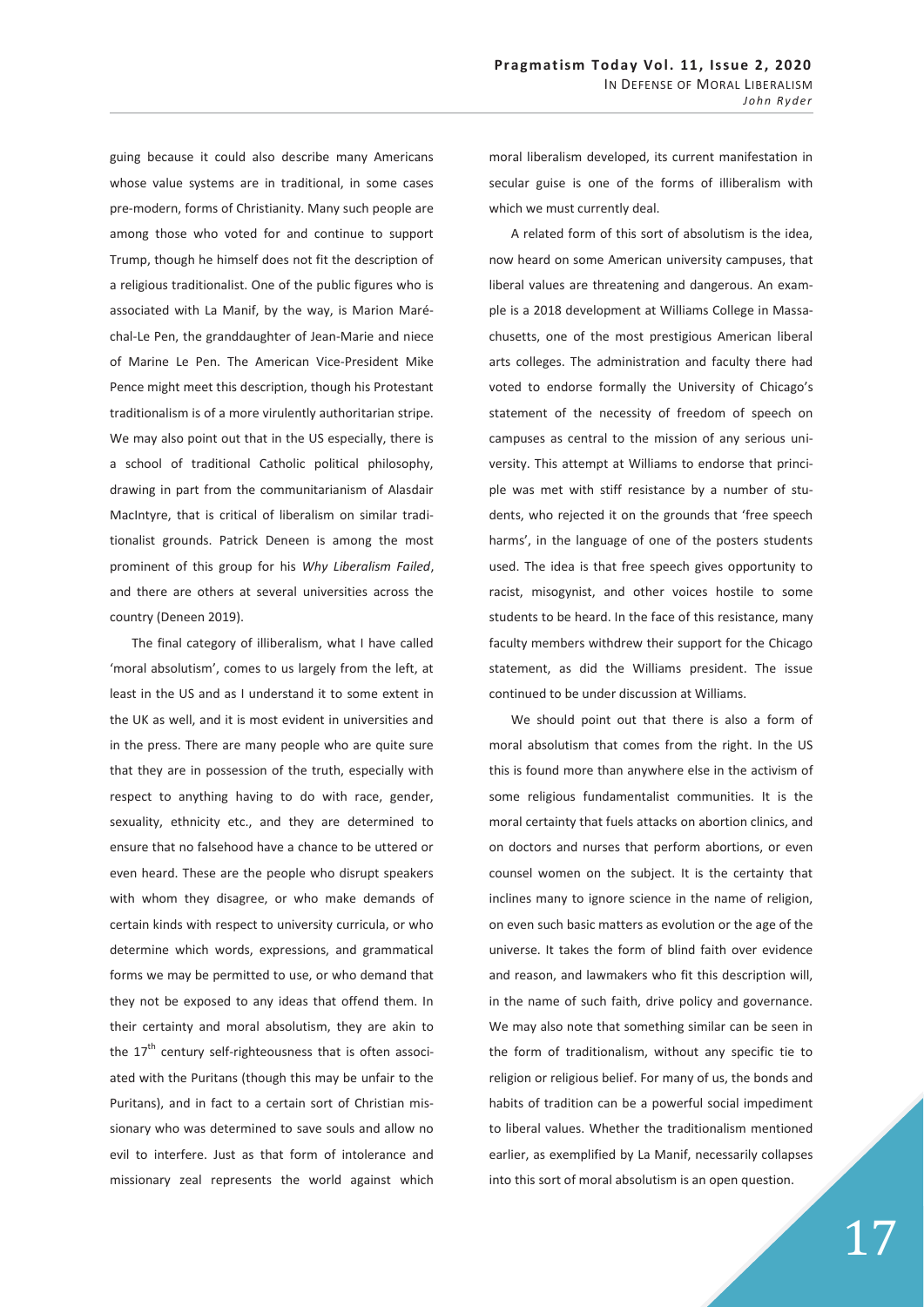All five of these forms of illiberalism threaten the values we have identified as definitive of moral liberalism. The first two – populist nationalism and authoritarianism – are readily and commonly acknowledged as hostile to liberalism. The latter three – traditionalism, elitism, and moral absolutism – are much less commonly recognized as threats to liberalism as a value or moral concept. I would like to argue that the latter three are no less threatening than the others. Traditionalism is a tricky matter because it is possible for traditionalism and liberalism to coexist if both are willing to grant, as liberals certainly should, the right of individuals to disagree. Whether the religiously grounded traditionalists are willing to grant that is not clear. What is clear is that moral liberalism is no more preserved by allowing elitism and moral absolutism to prevail than it is by surrendering to xenophobic or populist nationalism or to authoritarianism. The difficulty we currently have, or one of them anyway, is that people on the so-called right can see the threat from elitism and moral absolutism, but they cannot see the threat from traditionalism, nationalism and authoritarianism. For many people on the socalled left, the situation is the opposite, in that they can see the threat from traditionalism, nationalism and authoritarianism, but not from elitism and moral absolutism; or, for many left-wing academics, they can accept that elitism is a challenge, and even that moral absolutism of the fundamentalist variety is a problem, but do not see the illiberalism of the moral absolutists among themselves. And of course, the many people in the center, so to speak, continue to think that if only we can overcome the nationalists and authoritarians, and return power and authority to the neoliberal economic and political elite to whom they are quite convinced it rightfully belongs, then all will be well.

To reinforce the point, it is worthwhile to take a moment to clarify how these several forms of illiberalism are a threat to the moral liberalism I will eventually champion, and we can do so succinctly. With respect to populist or xenophobic nationalism, the point is fairly straight-forward. Among the core values of moral liberal-

ism that was at the heart of European and American revolutionary theory of the 18th century, and has been central ever since, is the commitment to the universality of rights and freedoms. 'All men are created equal', Thomas Jefferson wrote in the American Declaration of Independence, and both the UN Declaration and the EU Charter speak to the equal entitlement of all people to the rights and freedoms we are here describing as central to moral liberalism. (There have been challenges to such universalism in recent decades in academic circles, more or less on the grounds that such appeals have an indefensible cultural hegemonic character to them. I think these objections can be answered, but we will leave that question aside.) Populist nationalism is a direct challenge to the universality of moral liberal commitments in that it explicitly defends the view that some people, that is some nations or ethnicities, are morally more important than others. We should note that the universality of which we speak does not necessarily imply that all people have an entitlement to a specific nation's legal commitments, which is to say to any nation's commitments to its own citizens. We can maintain the distinction between those who are and those who are not citizens while also maintaining the universality of liberal values. Populist nationalism is, in practice, willing to abandon universality when doing so is perceived to be in the 'national interest'. Much of the deplorable treatment of immigrants in Europe, the US, and elsewhere is an example of this problem.

Authoritarian leaders abandon liberal values even with respect to their own citizens. Among the core commitments to liberal values that we have described are the freedoms of speech, assembly, and the press, and it is worth reminding ourselves why these rights and freedoms are as important as we say they are. One practical reason, and this derives from John Stuart Mill's mid-19th century defense of freedom of speech and expression, is that even if some speech is false, indeed hateful, the free engagement of ideas will be more conducive to the truth over time than will any limitations on speech and expression. I will simply say, without argument for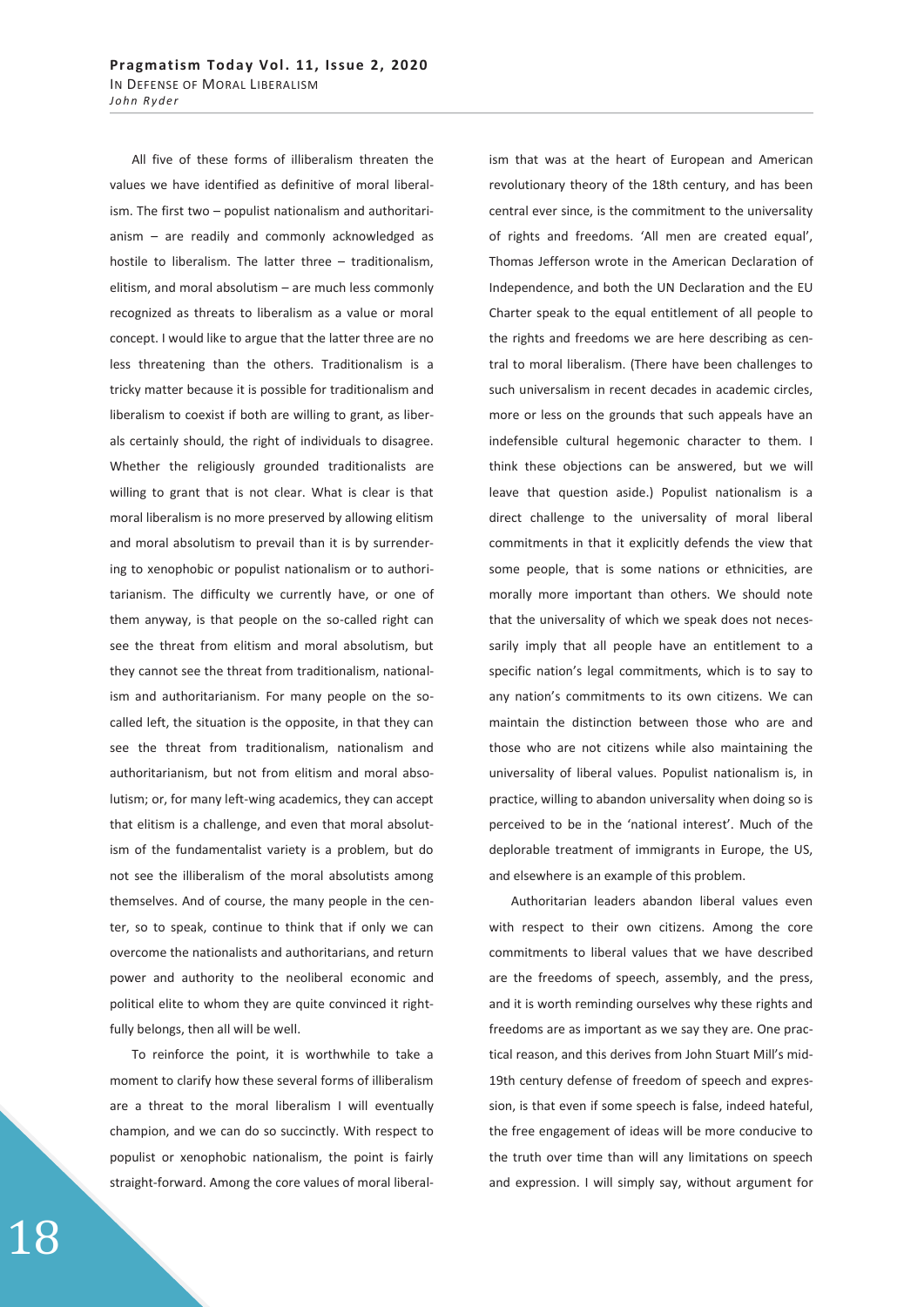now, that Mill was right about that. To draw on another liberal strain, John Dewey argued throughout his writings that the importance of such freedoms is that they are necessary for individual and community development in the sense of achieving our self-defined purposes and potential. Restrictions on these liberties stultify us, and to that extent constitute a hostility to liberal values. One of the many problems with authoritarianism is that it is prone to just such restrictions, and in that fact lies its danger to liberalism.

This is not to say that speech may never be restricted, because there are well established cases in which some speech is illegitimate and proscribed. The general reason for this is that process can never be fully untethered to content. To put the point succinctly, and in a way that relates to our concern with illiberalism, speech should be free in the context of the entitlement of members of a relevant community to full participation in the community's activities and goods. For example, all students in a university have every reason to expect that their entitlement to the university's goods and activities be unimpeded. No university is required, on free speech or other grounds, to permit actions or speech that seeks to undermine that entitlement among students and other members of the community. Free speech is a paramount value, but it is indefensible when it undermines the moral legitimacy of individuals' participation and membership in their own communities. With that caveat, the right freely to express ourselves is central to moral liberalism, and it is challenged by modern authoritarian illiberalism.

As we have mentioned, nationalism and authoritarianism are commonly regarded as impedements to liberalism, while the challenges of elitism, traditionalism, and moral absolutism are less commonly understood. We need, then, to focus a bit of attention on those. The problem of elitism can be especially difficult to see because it has become characteristic of most Western democracies, we have become so accustomed to it that we easily miss it, and it constitutes the so-called political center of Western democracies that many of us simply assume is a reasonable place to reside intellectually and politically. Whether we can readily see the problem or not, it is just this elitism of the center that has prompted the illiberal backlash in Europe and the US that is currently underway, and that fact alone should be sufficient to give us pause.

The problem can best be seen in the tension between elite and common judgment, which, we should point out, has been an issue in Western democracies since at least the 18th century. In the American case such prominent revolutionaries as John Adams argued that 'the rich, the well-born, and the able' are those who could be expected to have the ability to rise above undesirable influences, even if not over the allure of narrow self-interest, and embody necessary republican virtues, and Adams was not alone, having drawn this view from a deep well of European thinking on the subject. In the French case, the tilt toward elitism in the revolution gained a firm hand by the time of the Terror and then in the counter-revolutionary ideals of Bonapartism. There were always less elitist voices on the scene – Jefferson and Thomas Paine come to mind, and even Edmund Burke to some extent  $-$  so the tension was there, and it never went away. By the early 20th century in the US, Walter Lippmann would argue for the superiority of elitist policymaking, on the grounds that things had become too complicated to expect average people to understand and impact through their votes. It was precisely against Lippmann's call for an elitism of some kind that John Dewey wrote *The Public and Its Problems.*

It is useful to note, without going into the details, that this was an 'in-house' disagreement among liberals – can liberalism rest on the traditional notion of the competent citizen properly educated, as Dewey argued, or does it require, as Lippmann thought, a different politics that places extensive decision-making authority in the hands of elite managers? The elitists won the day, and in the process of exercising this form of liberal polity they have to considerable extent deprived citizens of the power that democracy is presumed to convey. This is the reason that the politics of so many of our societies in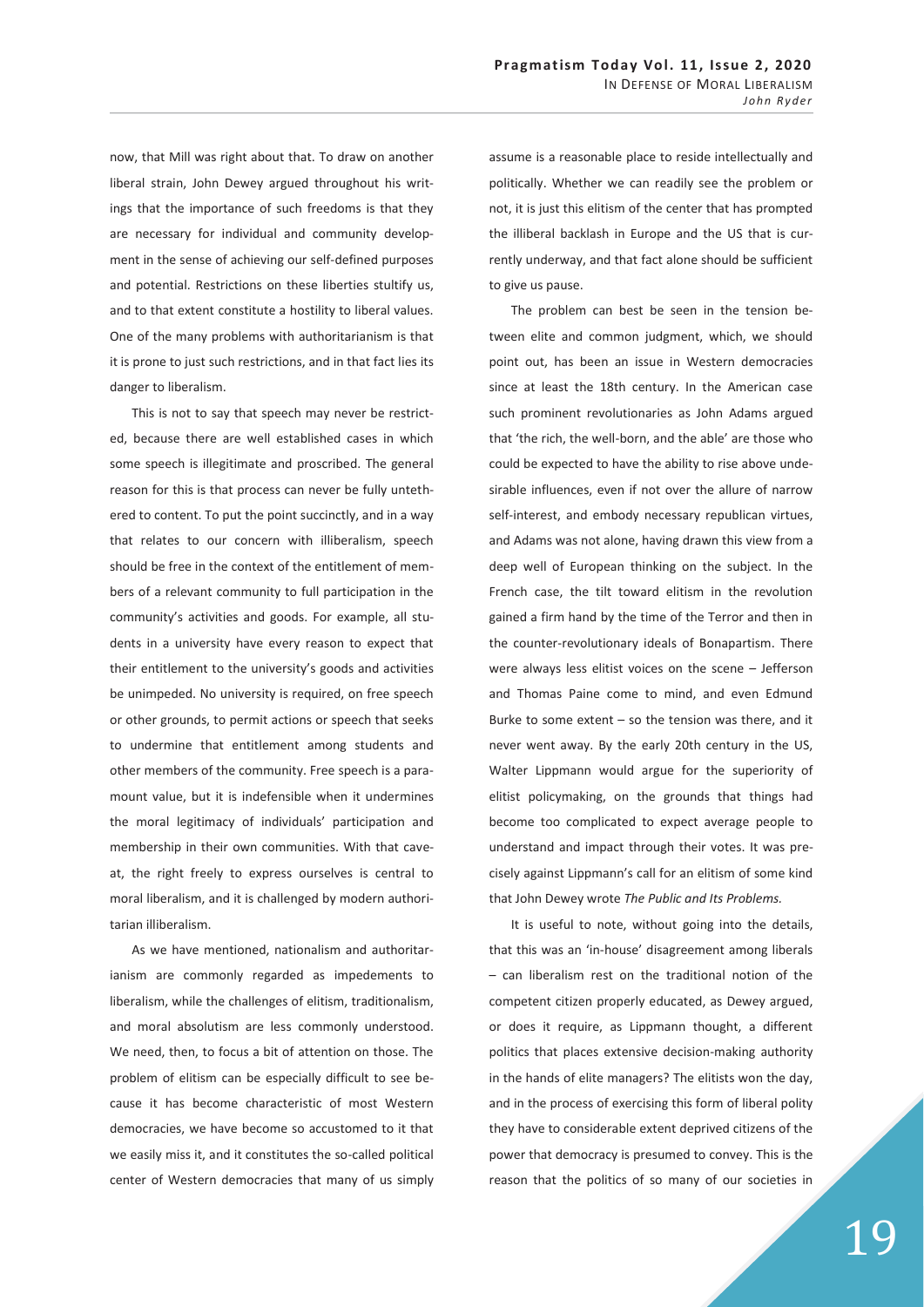Europe and North America can now be described as 'undemocratic liberalism', and it indicates the reasons elitism is hostile to genuinely liberal values. To the extent that such elitism denies individuals the power and authority to determine the policies that guide their governance, the purpose of the commitments of liberalism is undermined. Elitism does not necessarily obstruct the exercise of liberal values, but it eviscerates their potential to enhance individual and social development. The values of moral liberalism remain, but they are rendered impotent. While people do not typically put the point this way, this is, I would posit, the reason so many Europeans and Americans are resentful of the governing classes, and one of the primary reasons for the illiberal rebellions we are witnessing. Unfortunately, their response to elitist illiberalism has been illiberalism of another sort.

The question of the relation of traditionalism to liberalism is a bit harder to sort out. In fact, as we have mentioned, it is possible for even religiously grounded traditionalists to accept liberal principles. It appears, though, that this rapprochement is much less common than many of us had thought. Liberal values place an individual's freedom to choose his or her own sexual identity as among one's moral entitlements; religious traditionalism tends not to do so. Liberalism is committed to secularism as a principle of social and political organization; religious traditionalism tends not to be. Liberalism is committed to the freedom of religious belief and expression; religious traditionalism can all too easily not be.

The problem of religious fundamentalism, which we have identified as a right-wing moral absolutism, is rather easy to see. Any unreasoned insistence on a perceived or assumed truth, whether on religious or secular traditionalist grounds, undermines the principles of criticism, reason, and evidence on which the commitments to rights, freedom, and equality are based. Moral liberalism cannot prevail in a fundamentalist or absolutist traditionalist environment because they embrace values that are not open to examination and development. In such an environment, there is no soil and no atmosphere in which morally liberal values can prevail and expand.

The alternative displayed by much of the so-called left, which I have described as moral absolutism, is no better. I will assume that we can stipulate that the racism, sexism, and homophobia that has characterized all of our societies for centuries must be overcome, and that overcoming them is an implication of the moral equality, not to mention the freedoms and rights, that are at the heart of moral liberalism. There remains the question, though, whether all forms of anti-racism, sexism, and -homophobia are conducive to the ends we all seek? I would submit that some of the ways that the resistance to racism, sexism, and homophobia is currently expressed are in fact hostile to the values of moral liberalism. When we shut down voices of those with whom we disagree, or undermine access to the writings and ideas of those of whom we disapprove, we are abandoning the very values that we ought to endorse. But these are precisely the sort of actions that are taking place, repeatedly in some places, in American universities and other social centers, and perhaps elsewhere as well.

One ought not to paint a picture with too broad a brush because there are often relevant differences from one case to the next, but efforts to remove statues of historical individuals because they owned slaves, or to eliminate a university course on the work of a famous film-maker because of his dodgy reputation with respect to sexuality, or the refusal to mount a production of an important author's play because of the way it depicts people from a particular nation, or petitions to major museums to remove paintings because of the ways they depict young women, or the refusal to host speakers who challenge a received opinion, are all attempts to censor our intellectual and cultural experience based on the moral certainty of the censor. Such certainty may be well intentioned in the sense that it is grounded in some understanding of social justice for those who have been mistreated on racial or gender grounds, but they are for that no less hostile to the moral liberalism that we need.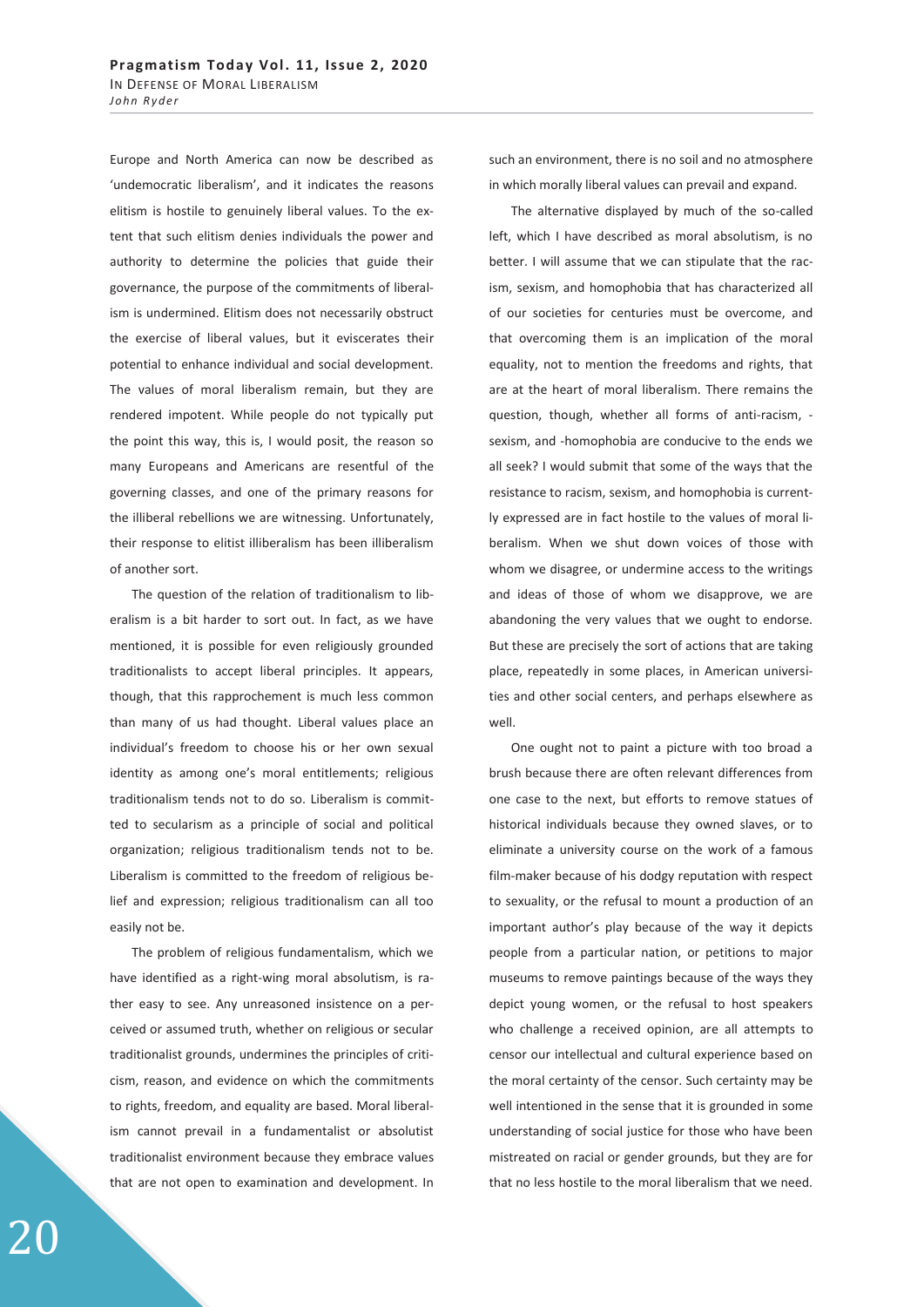There are surely racists and sexists and homophobes among us, but we need to engage them, not try to hide from them or lock them away. If nothing else, hiding from them and locking them away does not work as a means to combat racism, sexism, and homophobia. Moreover, it is inimical to the values of moral equality, freedom, and genuine respect as among the liberal values that we want to endorse. Moral absolutism, even in the name of liberal moral virtues, is as hostile to them as are the other dangers we have discussed.

## **III**

We have provided examples, and made the outline of a case, for the illiberalism of the left, right, and center. The presumption behind the examples and the argument, of course, has been that moral liberalism represents a virtue we ought to defend. What does such a defense look like? We have already pointed to it as these remarks have proceeded, but we may remind ourselves. Liberalism as a value or moral concept is not an end or virtue in itself. Its import derives from its consequences in practice, and it is those consequences that we want to endorse. Specifically, a society in which we are able to think, speak, and assemble according to our own lights serves our individual and social development better than any alternative. Moreover, having all reasonable opportunity to fulfill our potential, to reach for and possibly achieve that which inspires or motivates us, is as much as we can expect for our lives. There are alternatives as ends one might prefer to pursue – happiness, for example, or contentment, or service. Societies in which we have less opportunity to pursue our potential can nevertheless generate happiness or contentment, but they would be the result of chance or of others' decisions and judgments. We can live in such societies; many millions of people do, and they get along more or less well. But in the end, self-determination is preferable to determination by others, or so I would posit.

This is a point that we need to attend to carefully. Frequently, when philosophers, especially American philosophers, talk about political values, there is a tendency to insist that whatever we prefer must be ideal for everyone else as well. This is understandable, given that typically philosophers are not interested in describing simply what people prefer but rather what ought to be the case, and equally typically we tend to argue in universal terms, so that whatever we determine to be best must be best for everyone. In some cases this is appropriate. Slavery, for example, is an unjust violation of an individual's integrity, and it makes no difference whether anyone prefers it or not, including a slave. Slavery is unacceptable as a universally applicable value.

But not all political virtues lend themselves to such generalizable conclusions. Democracy is one such virtue. As much as those of us who are accustomed to democratic circumstances would not be comfortable in others, there are millions of intelligent and morally trustworthy people who prefer other political arrangements. For anyone to claim that they are wrong to prefer political arrangements other than democracy is to indulge in an arrogance and self-righteousness that the most narrowminded of colonialist administrators and missionaries would find congenial.

Liberalism may well be another such value. Those of us who identify with moral liberalism and the possibilities it engenders should be expected to apply its flexibility and broad-mindedness sufficiently to be able to respect and acknowledge the wishes of those who prefer otherwise. But that fact does not preclude us from exerting the efforts required to defend liberalism when it is threatened. Some others may prefer a different sort of social and political values, but we are not required to accede. Moral liberalism, combined with other social possibilities such as strong educational opportunities, if properly embedded in a society, is more likely to produce opportunities for selfdetermination than any alternatives of which we are aware. The illiberalisms we have discussed militate against the values of moral liberalism, and hence against the virtues of self-determination. Consequently, they are to be resisted in the interest of moral liberalism.

There remains, however, one possible misunderstanding I would like to avoid. I have argued that the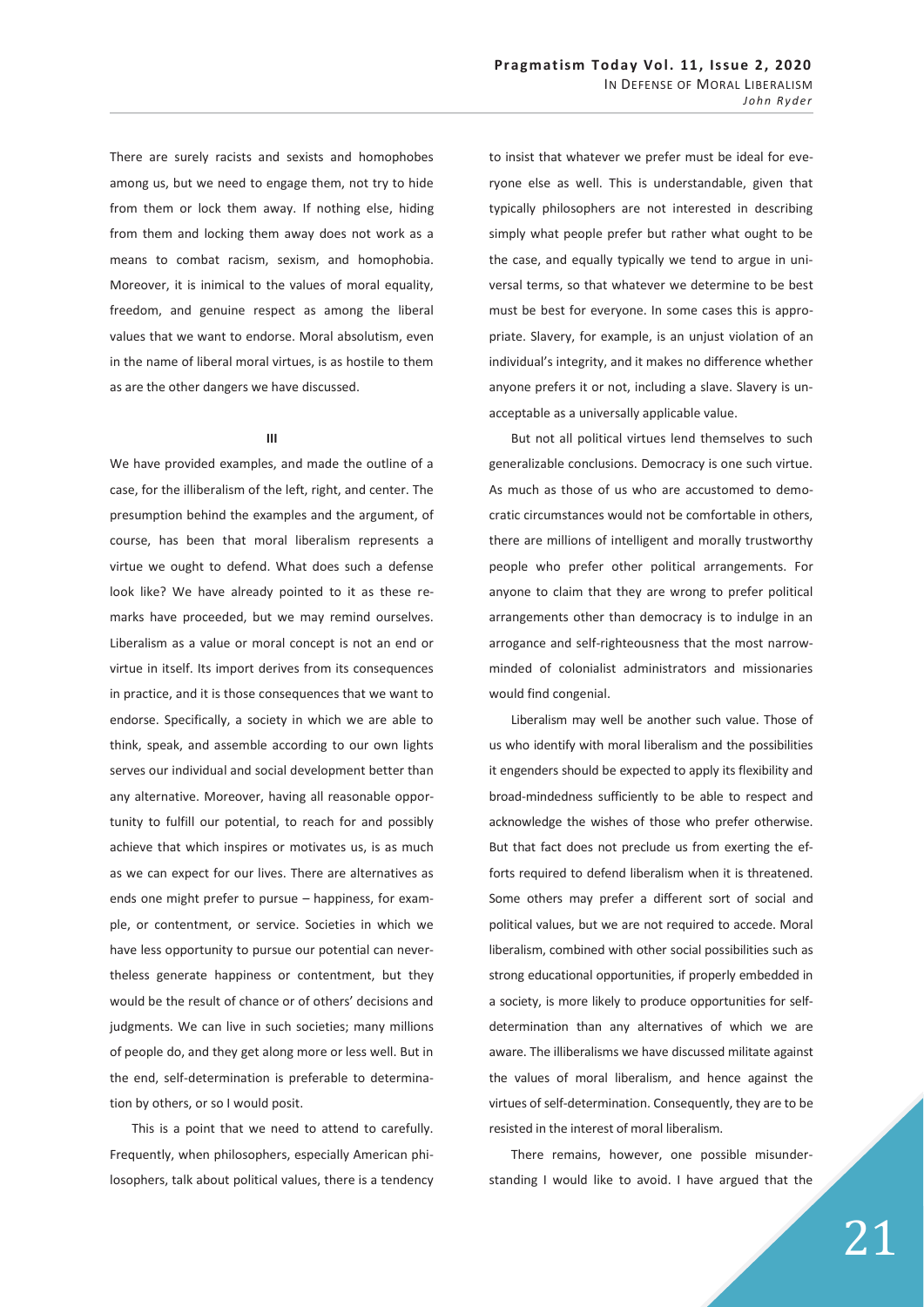primary virtue of moral liberalism is that its values enable self-determination, and that self-determination, as opposed to determination by others, is a circumstance we should value. It is possible, though, to misunderstand this point as an endorsement of a kind of traditional individualism over against the importance of social relations. This is not what I mean to say or endorse, and I would like to take the time necessary to indicate how we can avoid such traditional individualism while maintaining a commitment to self-determination.

The reason is simple, really, and it is that individuals are social beings. Our desires, our interests, our purposes, all arise in the context of the social and other relations in which we find ourselves and which contribute to our identity.<sup>3</sup> To endorse self-determination is to embrace our individual capacities to act and to judge within the social relations that constitute us. From the perspective of social structures and political possibilities, the way we may both enact individual self-determination while embracing our sociality is through understanding and acting on common interests.

Members of any social group large or small, from neighborhood associations to ethnicities to states, have by virtue of their membership common interests. Dewey made much of common interests, saying in fact that holding interests in common, and pursuing common interests with those beyond the limits of a given group, is the foundation of any successful community. This, in turn, is the basis of his understanding of democracy (Dewey 2008). By 'common interests' neither Dewey nor I mean to refer to common beliefs, or to some commonly agreed upon sense of the good, but simply to gardenvariety common interests.

Philosophers have tended to think that societies, or in any case the healthiest societies, are held together by a common sense of purpose, or outcome, or principles. Some think that the most well-structured society is one that enables and encourages the sort of ongoing social

discourse and deliberation that will tend toward consensus about 'the good', or about foundational values and commitments. This traditional approach tends to assume that a healthy society requires agreement among its members at some explicit or at least implicit level. In this respect, it is the heir to an even more traditional social contract theory, which also assumes an at least implicit agreement as the basis of the political legitimacy of the state.

There are serious problems with the notion that ideally members of a society will tend toward consensus. The fact is that we may, and usually do, disagree with one another over many ideas, principles, values, and other important matters. Moreover, not only is this the case, but on liberal principles it is a situation we would hope would continue. All the evidence of history and our own lives suggests that a society of free-thinking people will be one characterized by a range of opinions, ideas, commitments, and values. We should not expect ourselves to agree, even about basic commitments, nor should we even want such a situation.

But even in such disagreements, we have interests in common. My neighbor may think that a secular society is an abomination, and I may think that a religious society is an outrage, but we both want our street to be safe; neighbors want their schools to educate their children well, even if they do not agree on every point about what counts as a good education; fans of a particular team, regardless of their varied backgrounds, want their team to win; we all want our built environments to be well engineered and safe, regardless of the various basic values we may hold; members of a community want parks and recreation facilities, regardless of which activities and sports we prefer or which political party we support<sup>4</sup>; despite whatever disagreements we may have, we nevertheless need to pursue together those interests that we have in common. The simple ones are relatively

-

 $\overline{a}$ 

 $3$  For an important and current description and defense of a relational understanding of the self, see Wallace 2019.

 $4$  I would like to thank John Bing for bringing this example to my attention, and for demonstrating the extent to which parks and recreation are a useful illustration of democratic organization based on common interests.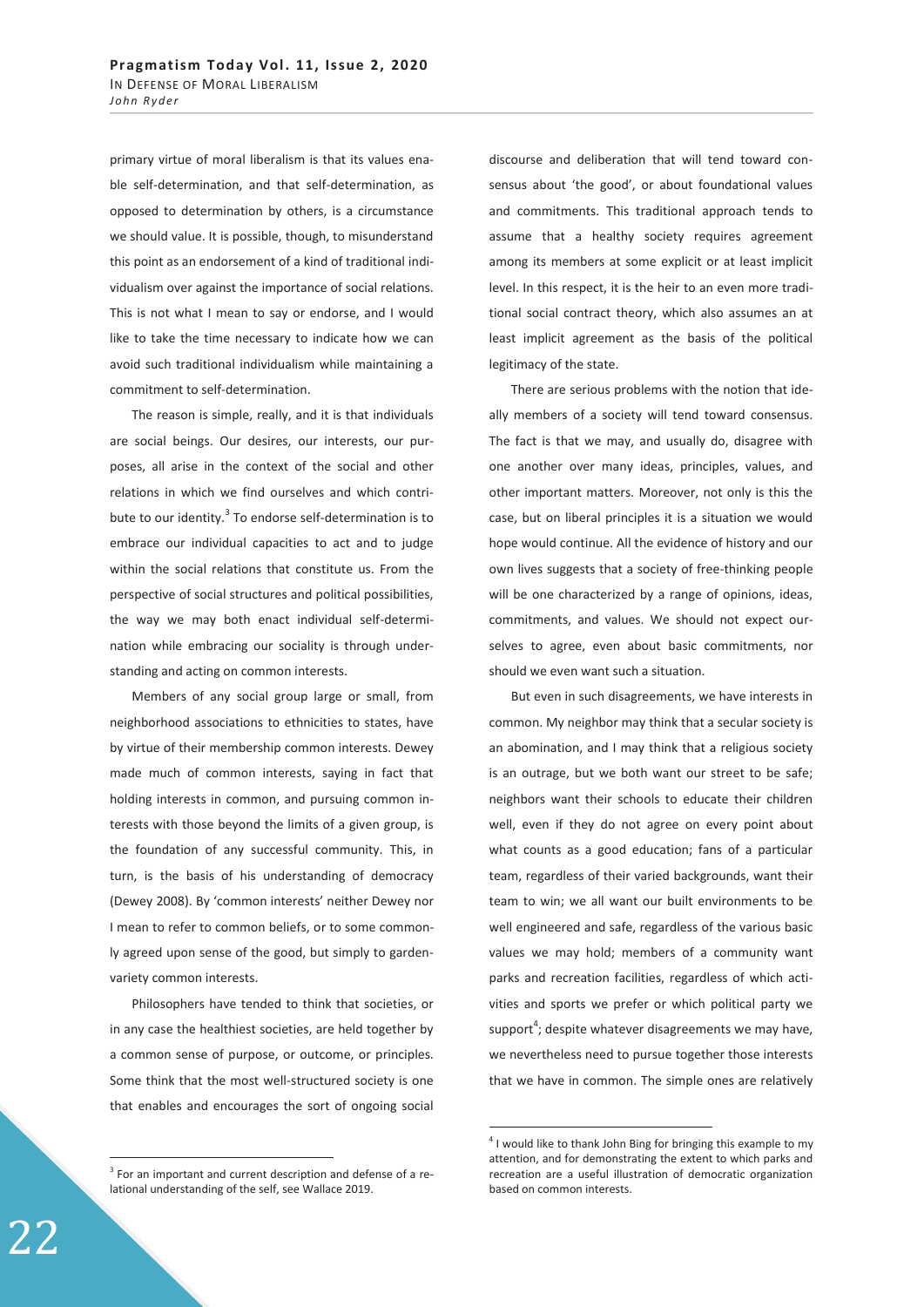easy, like rooting for the same team. Others, like ensuring the safety of our built environments, are much more complex and difficult. In both cases, though, to hold interests in common is to say that we can be expected to work with one another to best meet those interests. The only agreement required in such cases concerns how best to meet the interests, and even here there may be disagreements that require compromise and a willingness to settle for something short of our ideal in order to avoid failing to meet our shared interest as all.

If a healthy society rests not so much on people's opinions and ideas but on practical interests that we have in common, then we can begin to see how a society rooted in complex and constitutive relations among its members can simultaneously accommodate social relations and individual integrity as equally central. The fact of common interests indicates our sociality, and the fact that not all our interests are held in common with any one other person or groups of persons indicates our individual distinctiveness and its importance. As a general ontological point, each of us is related in complex ways to many people and various features of our environments, but not to everything and not in all ways. The same point applies to interests.

Each of us has some common interests with some other people, but not all interests in common with the same set of people. Any group of individuals with a common interest is likely to overlap with other groups defined by other common interests, but it is unlikely that any two groups will be identical. The reason is simply that we do not have all interests in common. In fact, there are some respects in which our interests may conflict or contradict one another. Marx developed an entire social, economic, political, and historical theory based on this observation, and he was right that in some respects, some individuals have conflicting interests. Some of those conflicts are not much of a problem: I want the Mets to win, and you want the Yankees; I support Man City and you favor Arsenal. These are conflicting interests that we can live with and usually laugh with one another about. In fact, in cases such as these, the

necessity of being able to live with them is an enabling condition for the relations to exist at all. There would be no competitive sports if we were attacking and killing one another over them.

Other conflicting interests are more of a problem, and Marx as well as others before him identified the most intractable of them. In the *Federalist Papers*, James Madison famously pointed out that "The most common and durable source of factions has been the various and unequal distribution of property. Those who hold and those who are without property have ever formed distinct interests in society." Madison went on to say that even among the propertied, interests differ and conflict among manufacturers and traders and financiers. Marx would have agreed. One important difference between the two is that Madison thought that a proper structure of political power could accommodate these conflicting interests, while Marx thought otherwise. For his part, this was the argument Madison made for the proposed Constitution, i.e. that government can be organized such that there can be a level playing field, so to speak, on which the differing interests can compete without any of them dominating the others and without destroying the political and social system. In this respect, the competing interests that Madison identified become more like Man City vs. Arsenal than like class conflict. One might argue, though, that in fact Madison's solution works for the competing interests among the propertied, but leaves out most of the rest (Ryder 1989). Marx might have agreed, because it is far less clear that the fundamental class conflicts between those with and those without property can be domesticated by political structures. There is a debate to be had here, and it is an important issue. It is, in fact, one of the basic differences between Deweyan liberalism and Marxism.

However, that debate is resolved, if it can be resolved, the fact remains that the human condition is a social one, and that its social condition is characterized by interests that individuals have in common. Following Dewey again, we may point out that not only is our sociality defined in part by interests we hold in common with others, but social health generally requires that we actively extend